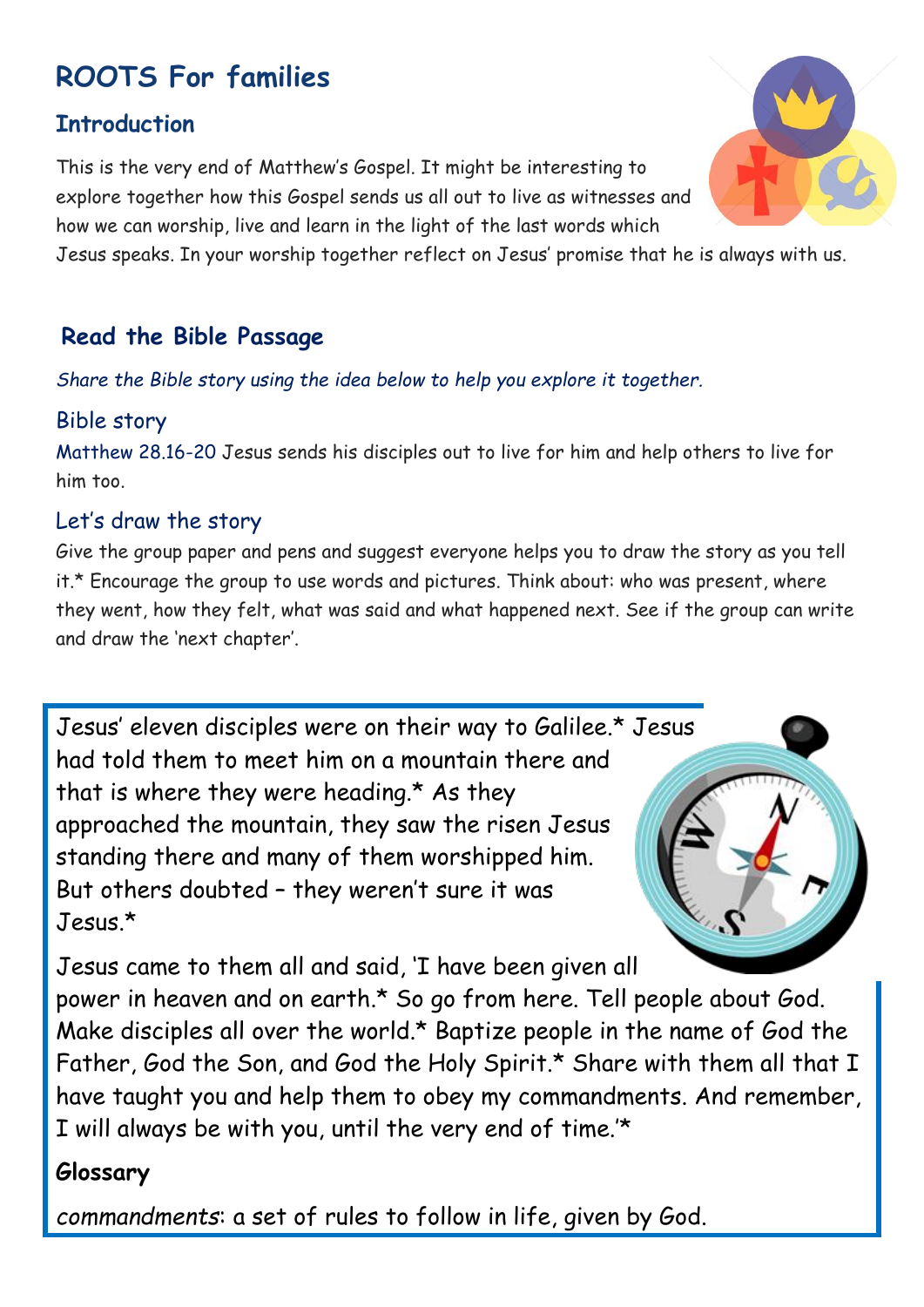#### **Activities**

*You may wish to use these additional resources to worship together and/or the [activity sheets for children.](https://www.rootsontheweb.com/i-am-looking-for/public-copies/worshipathome7jun#activity)*

### Trios quiz

Beforehand, write two parts of some famous trios on cards and place them around the room, e.g. snap, crackle and…; daddy bear, mummy bear and…; gold, frankincense and…; hear no evil, see no evil…; as easy as a, b…; the good, the bad and the…; bacon, lettuce and…; knife, fork and…; Athos, Porthos and…; Father, Son and…

Challenge pairs to write down the missing words to complete the trios as fast as possible.

### Share the message

Throw a frisbee as a metaphor for telling people about God

**You will need:** *frisbee/spinner shapes (see below [template\)](https://www.rootsontheweb.com/media/15522/spinners.pdf) photocopied onto card (one per person), scissors, world map.*

- Give each person a frisbee/spinner shape to cut out. Remind everyone of Jesus' words to tell the world about God the Father, the Son and the Holy Spirit. They are going to symbolise this by throwing their frisbees.
- Lay the map out and invite everyone to line up some distance away. Encourage them to throw their frisbees and see who can land theirs on the map.